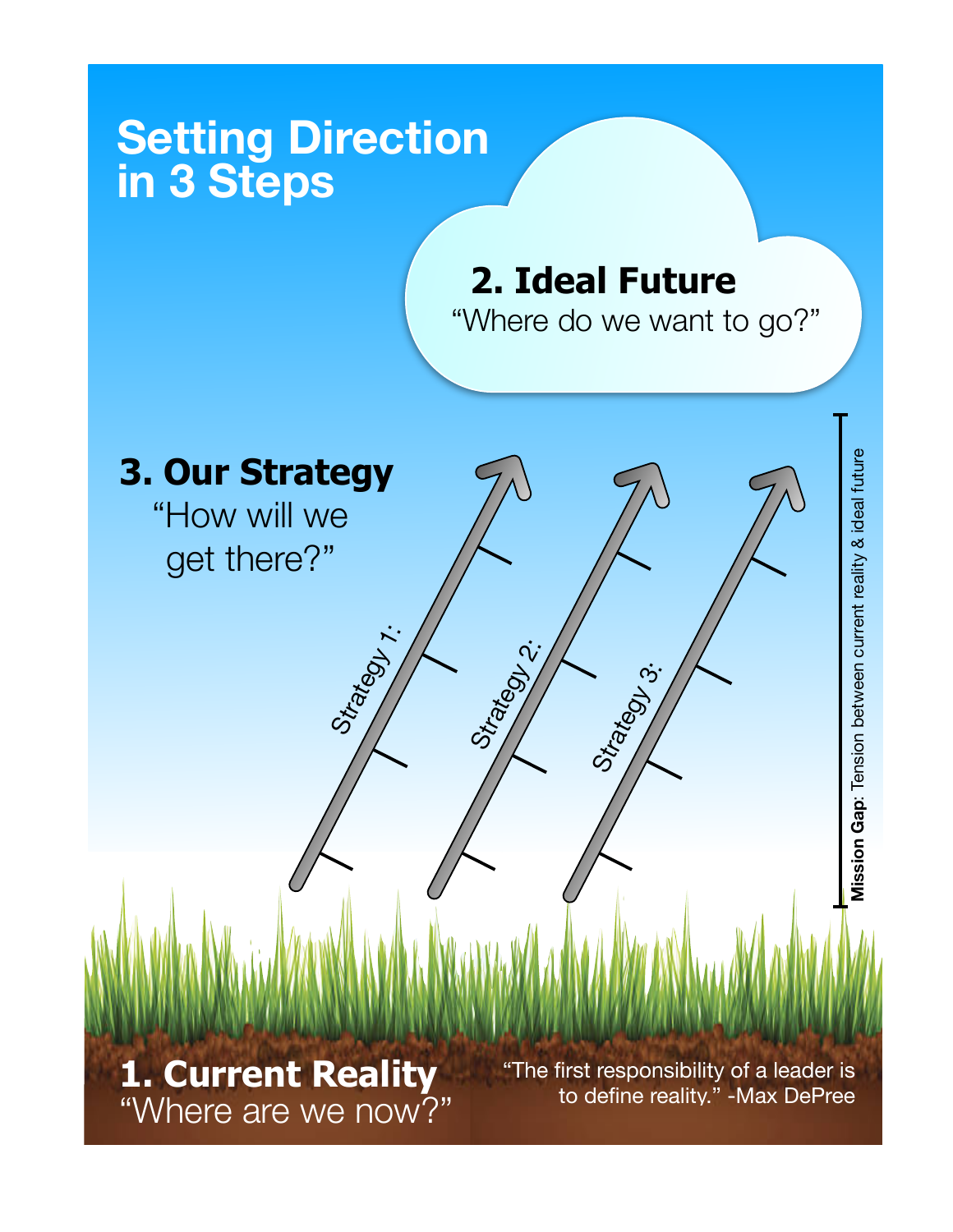**1. Current Reality** "Where are we now?"

**Step 1: Confront the brutal facts of your current reality.** How would you describe in simple language the current state or situation? Together with those who look to you for leadership, describe the current reality in terms of **strengths** and **weaknesses** (internal vulnerabilities & problems). Crystalize this list of strengths and weaknesses to the top 5-8 that describes the situation as it exists today. Next, list up the greatest **opportunities** before you now, particularly asking the question, "How can we turn our strengths into opportunities?" Lastly, what **threats** (*external* obstacles and problems) are we facing?

|          | <b>Positive</b>      | <b>Negative</b>   |
|----------|----------------------|-------------------|
| Internal | <b>Strengths</b>     | <b>Weaknesses</b> |
| External | <b>Opportunities</b> | <b>Threats</b>    |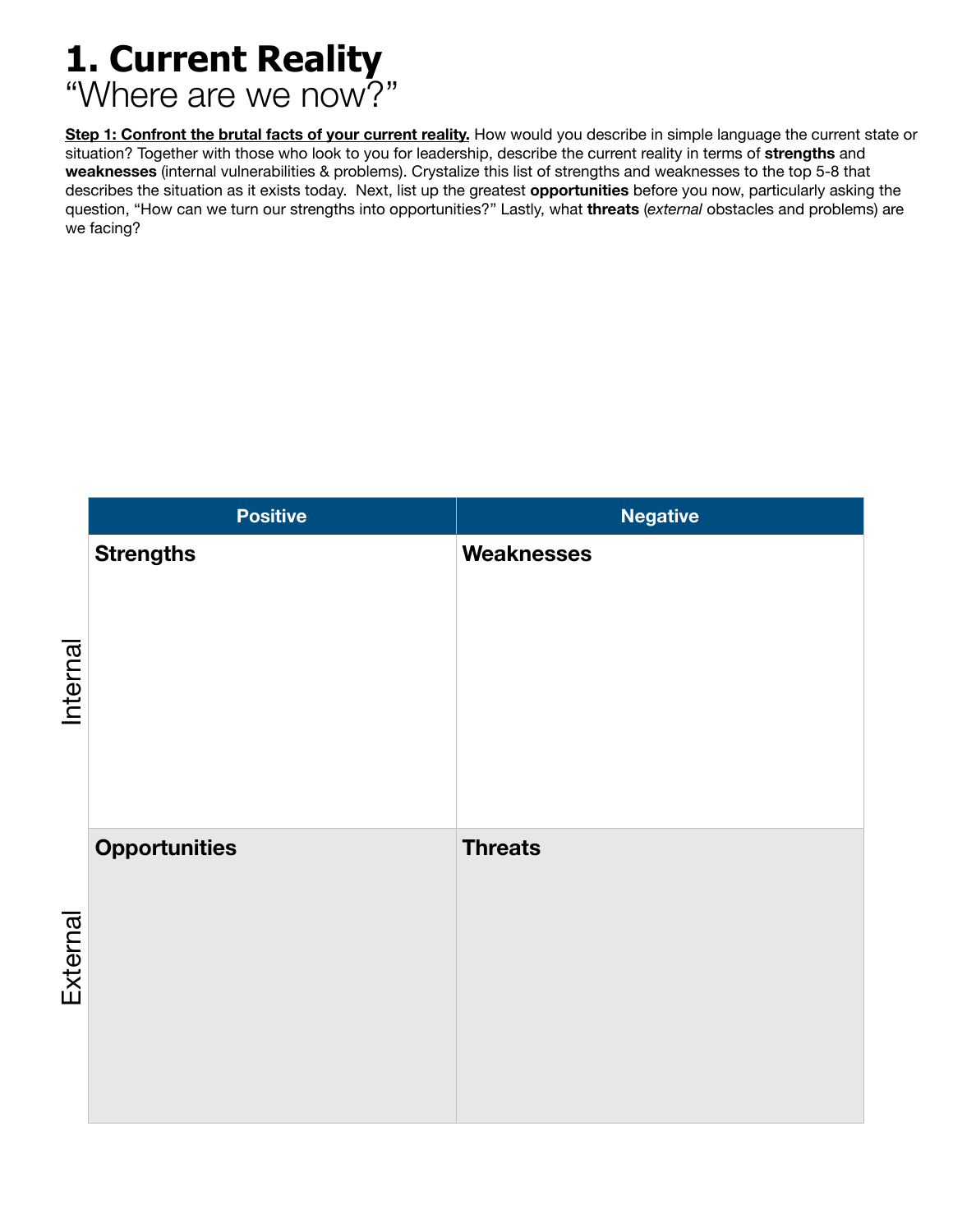## **2. Ideal Future** "Where do we want to go?"

**Step 2: Describe Your Ideal Future.** Together with those you lead describe where you would like to see your ministry in three to five years.

After reviewing the [Navigator Calling, Values & Vision](http://www.navigatorsworldwide.org/Public/About-Us/Our-International-Vision) and your scriptural promises, describe how you sense God wants this ministry to look in the future.

Beginning with 10 to 20 phrases, take time to do the work of trimming this list down to 3 to 5 by making hard choices and focusing on a clear image of what you are desiring. Remember, if your vision is fuzzy as leaders, then it will be even fuzzier for your followers.